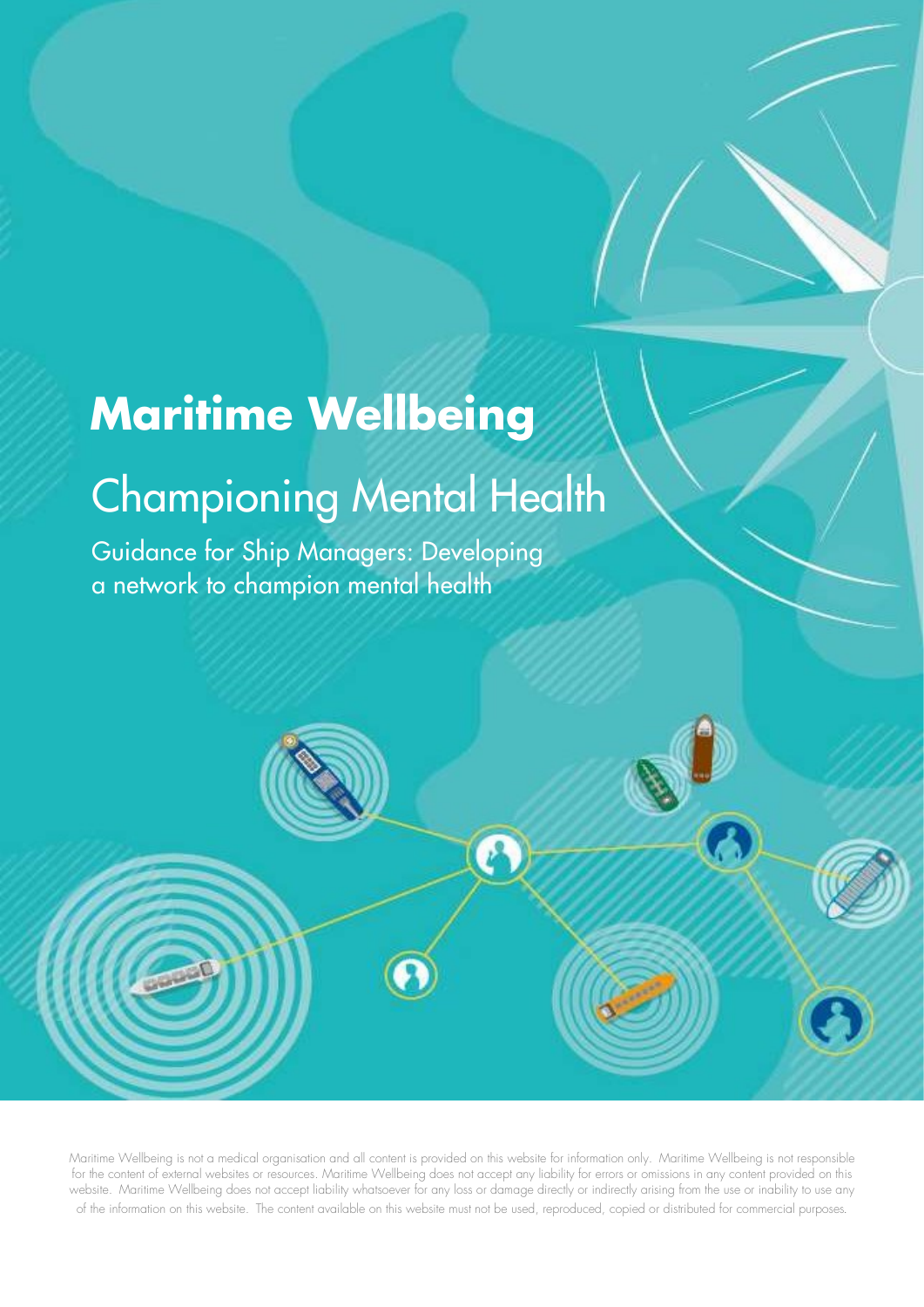## Introduction

### Having champions or ambassadors for mental wellbeing in your company can be an effective and sustainable way to drive improvements to mental health onboard.

Your champions can play a pivotal role in introducing mental wellbeing as an important topic onboard your ships, helping to create a positive environment and reduce stigma around the subject.

Champions will share your vision for creating lasting positive changes to improve mental wellbeing onboard and will take responsibility for making it happen. Building an effective network of champions helps ensure mental health initiatives are shared and activated across all levels of your organisation.

#### Here are some of the key steps to setting up a successful network of champions onboard your vessels:

- 1. Define roles and responsibilities of the champion
- 2. Recruit your champions
- 3. Prepare your champions
- 4. Decide how the network will stay connected
- 5. Launch the champions' network
- 6. Sustain your network

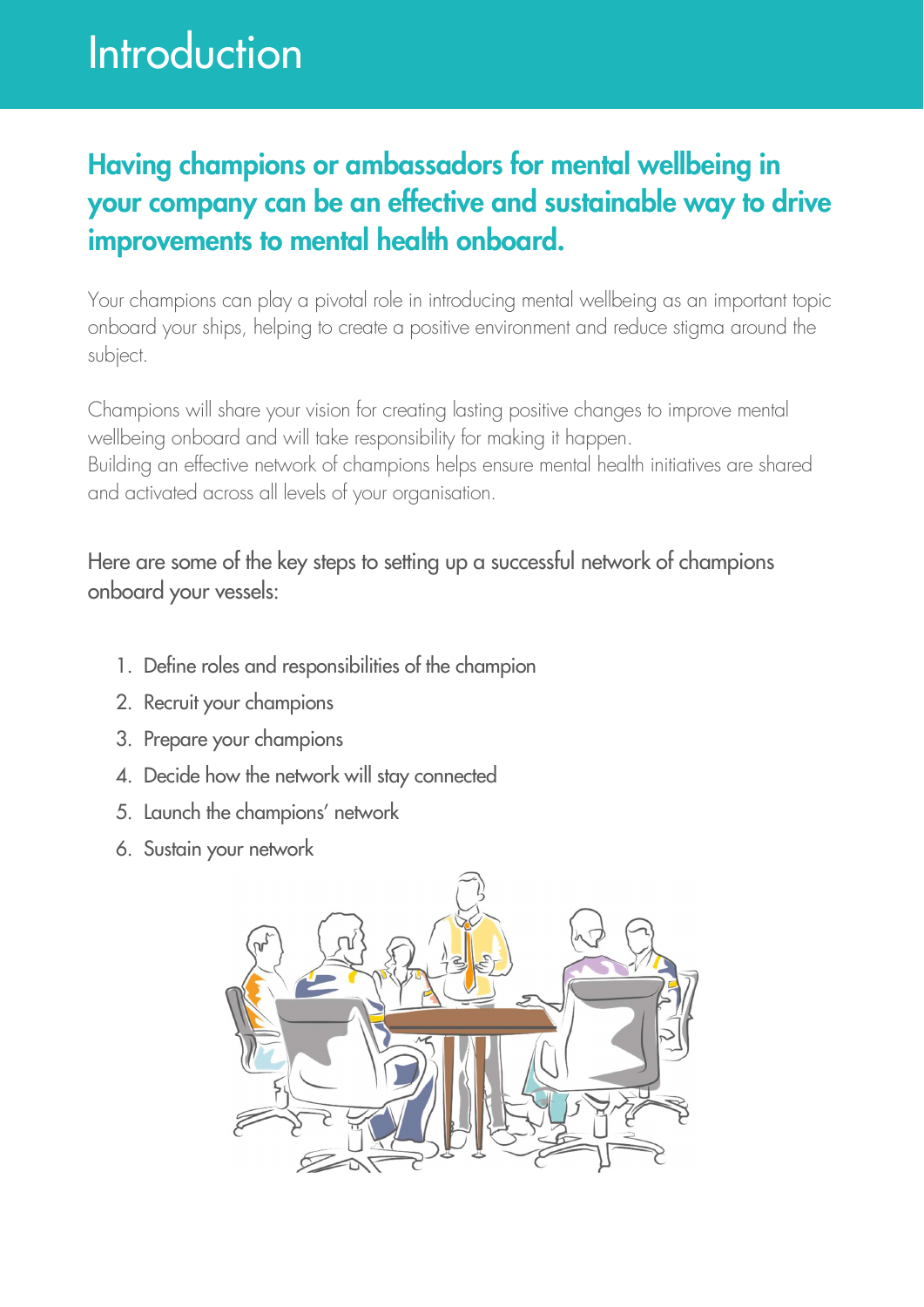### 1. Define roles and responsibilities for your champion:

#### • Before setting up a network:

- o Work with the on-shore management team and shipboard management teams to outline company expectations
- o Decide how the extra responsibilities of the champions will be built into life onboard

#### Explain clearly to champions:

- o What is expected of them within the role e.g. what they should be saying/ doing
- o How long the role will last for
- o How they should prioritise the work around normal duties

### 2. Recruit your champions:

- Make a plan to recruit your champions, including a combination of:
	- o Nominations from ship management and peers
	- o Requests for volunteers\*

\*This is an important way to recruit seafarers who may be new to a vessel and/ or identifying people who have an interest in mental health

- Set a list of criteria for selecting mental health champions:
	- o This should be used by the ship management team to decide which of their crew to nominate
	- o Make the list publicly available for people to nominate themselves or their colleagues
- Give a clear deadline for crew to submit their nominees/ volunteer themselves:
	- o This should be done after you have communicated the roles and responsibilities
- Start small:
	- o You don't need to worry about having a big network of champions immediately
	- o Aim to recruit at least one champion per vessel and then expand even a small team can have a big influence on making changes onboard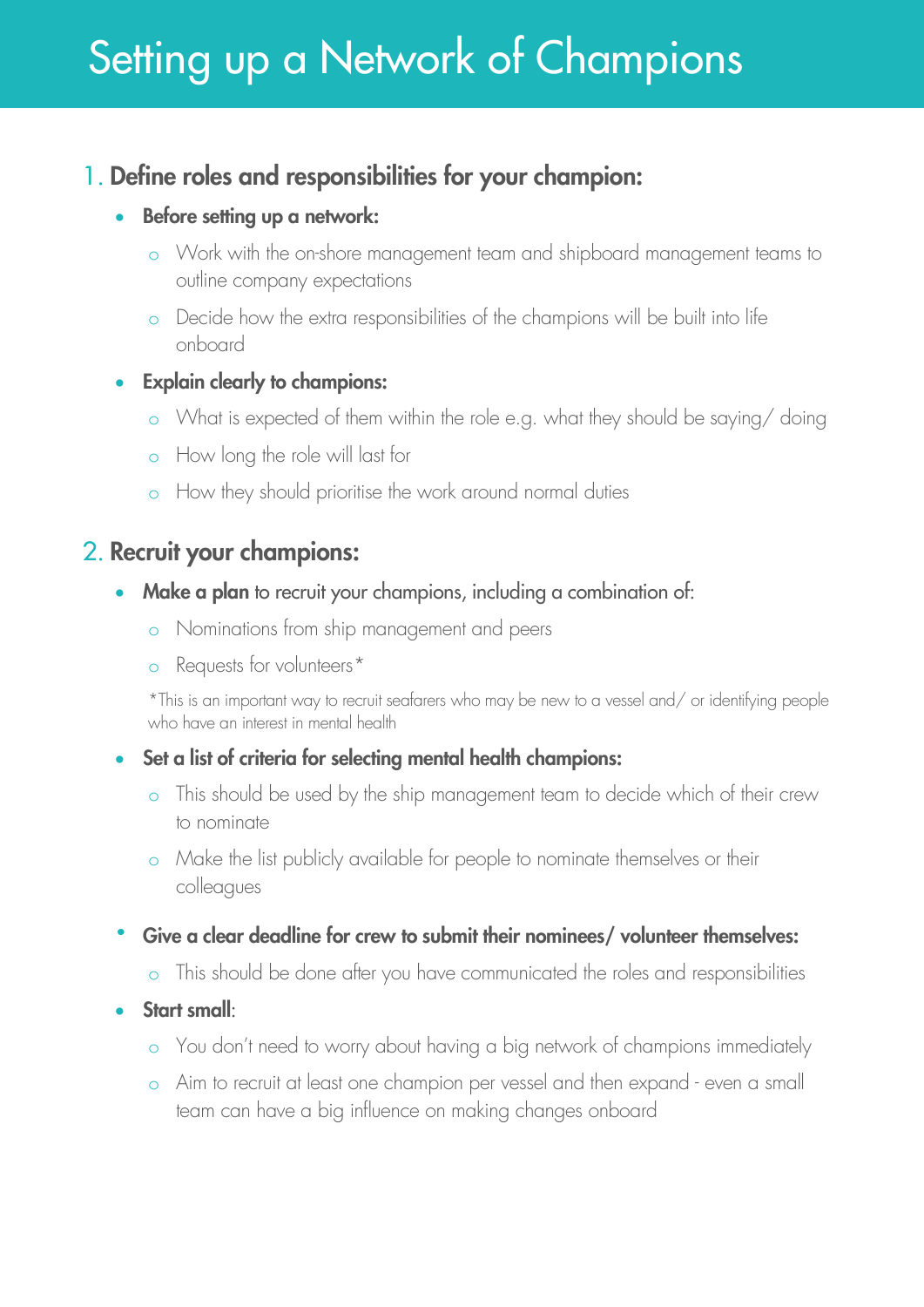### 3. Prepare your champions:

- Engage them:
	- o Get your champions engaged with the role by providing them the necessary skills and information
	- o Make it clear that there is NO expectation for them to be experts in mental health
- Empower them:
	- o Provide champions with the skills they need to be active and dedicated advocates of mental health, such as:
		- Confidence to ask for time in the agenda to talk about mental health during safety meetings
		- Ability to facilitate conversations about difficult subjects
		- People skills such as listening, communicating, coaching to support the programme effectively
	- o Encourage them to start conversations about mental health and be confident guiding their colleagues onboard to seek professional help when required
	- o Make champions clear about the boundaries of their role i.e. to what extent they can provide guidance and support, before advising colleagues to seek professional help to seek professional help

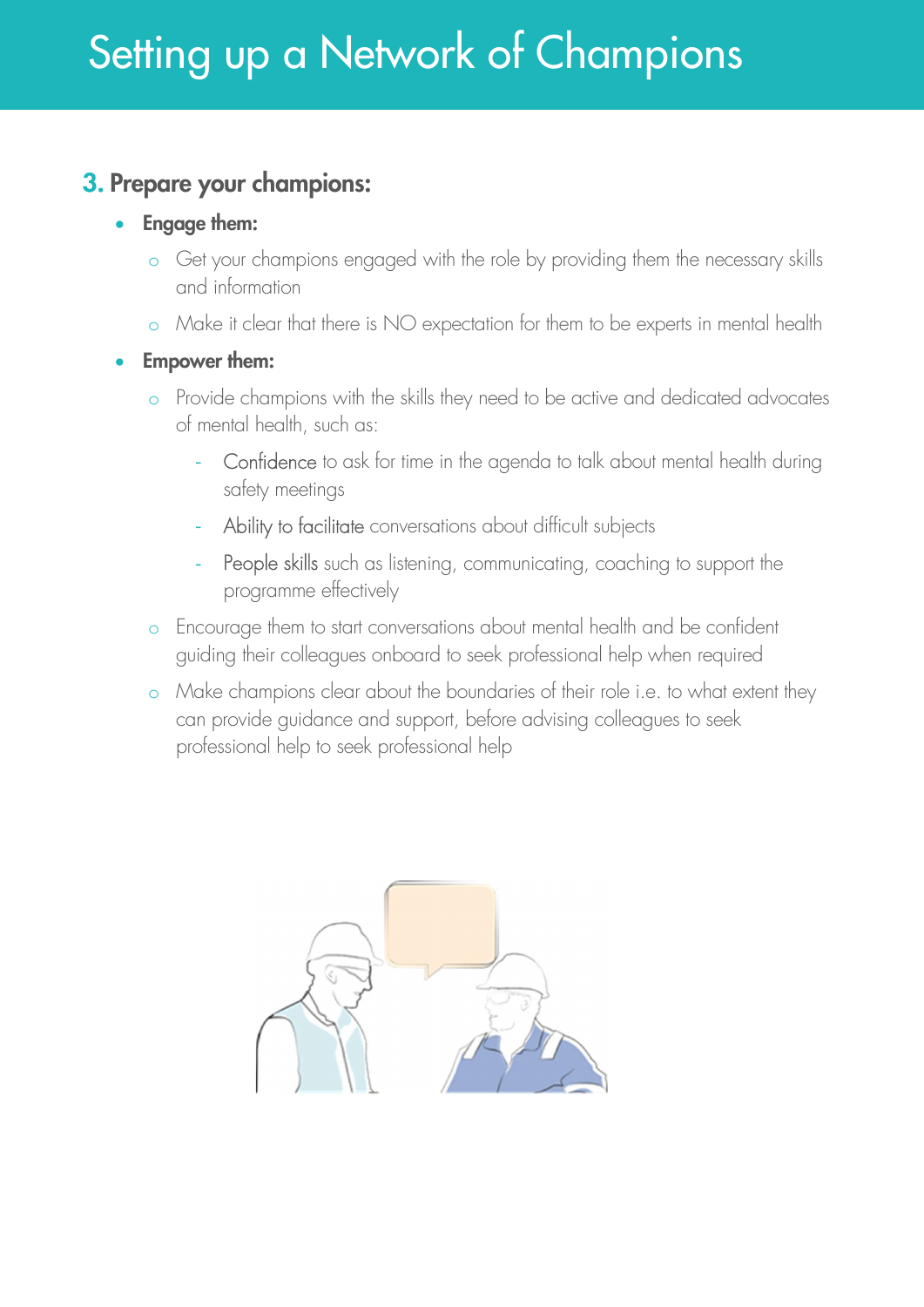### 4. Decide how the network will stay connected:

- Work together: In order to keep champions fresh and engaged, liaise with the shoreside management team to facilitate ways for champions to feel valued and collaborate with each other, such as:
	- o Create a specific workspace for champions to share experiences / learning
	- Give feedback and download useful information in support of their activities
	- o Encourage them to think of how to adapt mental health initiatives to fit your company culture

#### • Trust and equip:

- o Engage champions with the information about mental health plans before other seafarers - the champions should always be one step ahead of their colleagues, so they are prepared to respond to questions
- o Give them the opportunity to ask questions to ensure they are clear on key messages / what they are being asked to deliver

#### • Get champions to support each other:

o Encourage champions to stay in touch with one another (e.g. via an online community, meetings, etc.) so they can collaborate, share ideas and overcome challenges

#### **•** Build relationships:

- o Take time to check in regularly with your network (you may wish to assign a shoreside champion coordinator
- o Provide champions with focused support for key subject areas
- o Make sure questions/ challenges are acknowledged and resolved quickly